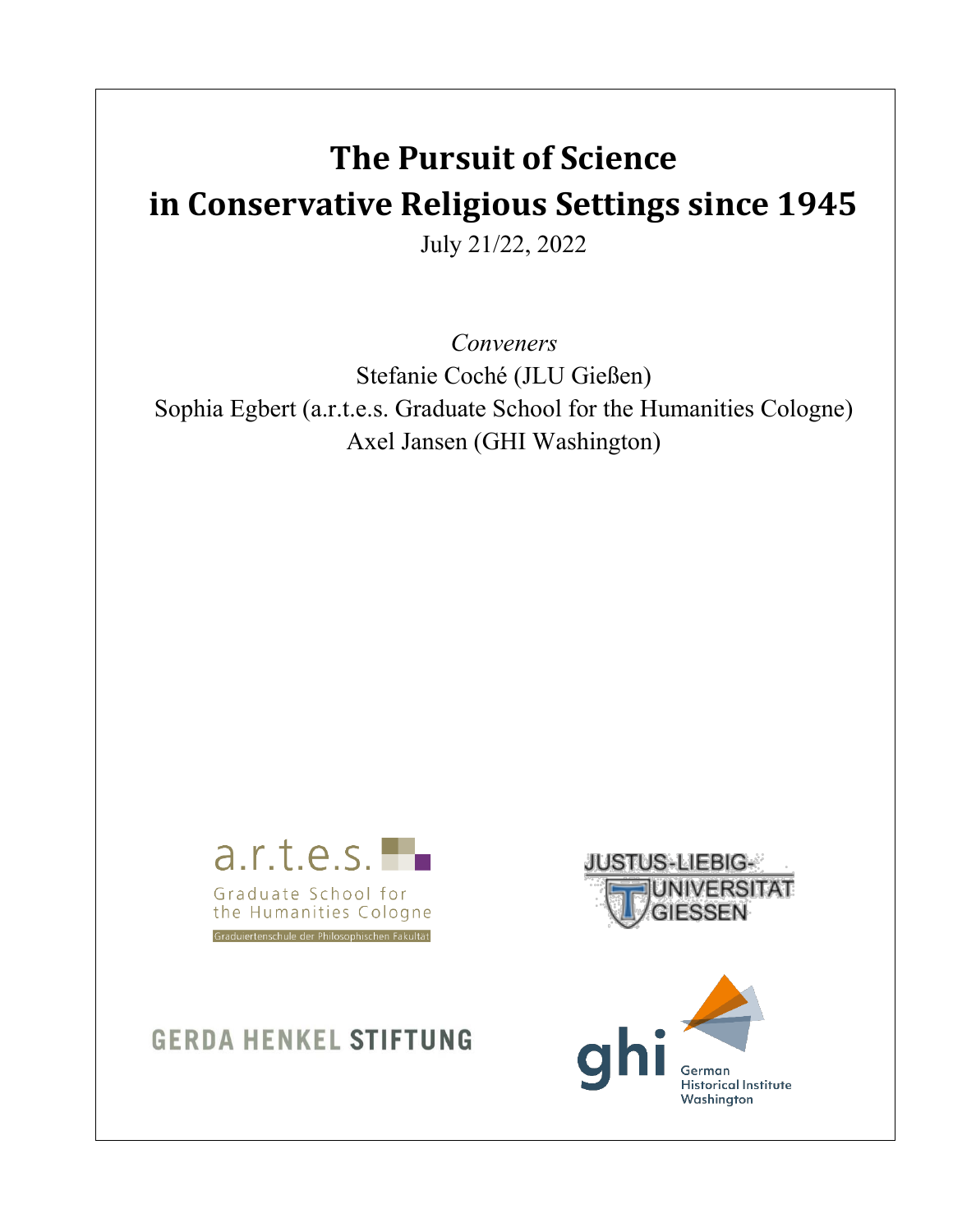#### **Locations and Logistics**

Conference location: a.r.t.e.s. Graduate School for the Humanities, Aachener Str. 217, 50931 [Cologne, Germany](https://goo.gl/maps/nCbHt17czDX8ngR9A)

#### **Pre-Workshop Get-Together**

Some participants arrive on Wednesday, July 20, 2022. Pre-workshop get-together for early arrivals: Wednesday, July 20, 2022, at 6pm, meeting in hotel lobby.

# **Conference Report**

The Conference Report will be written by Laura Popa (U Gießen).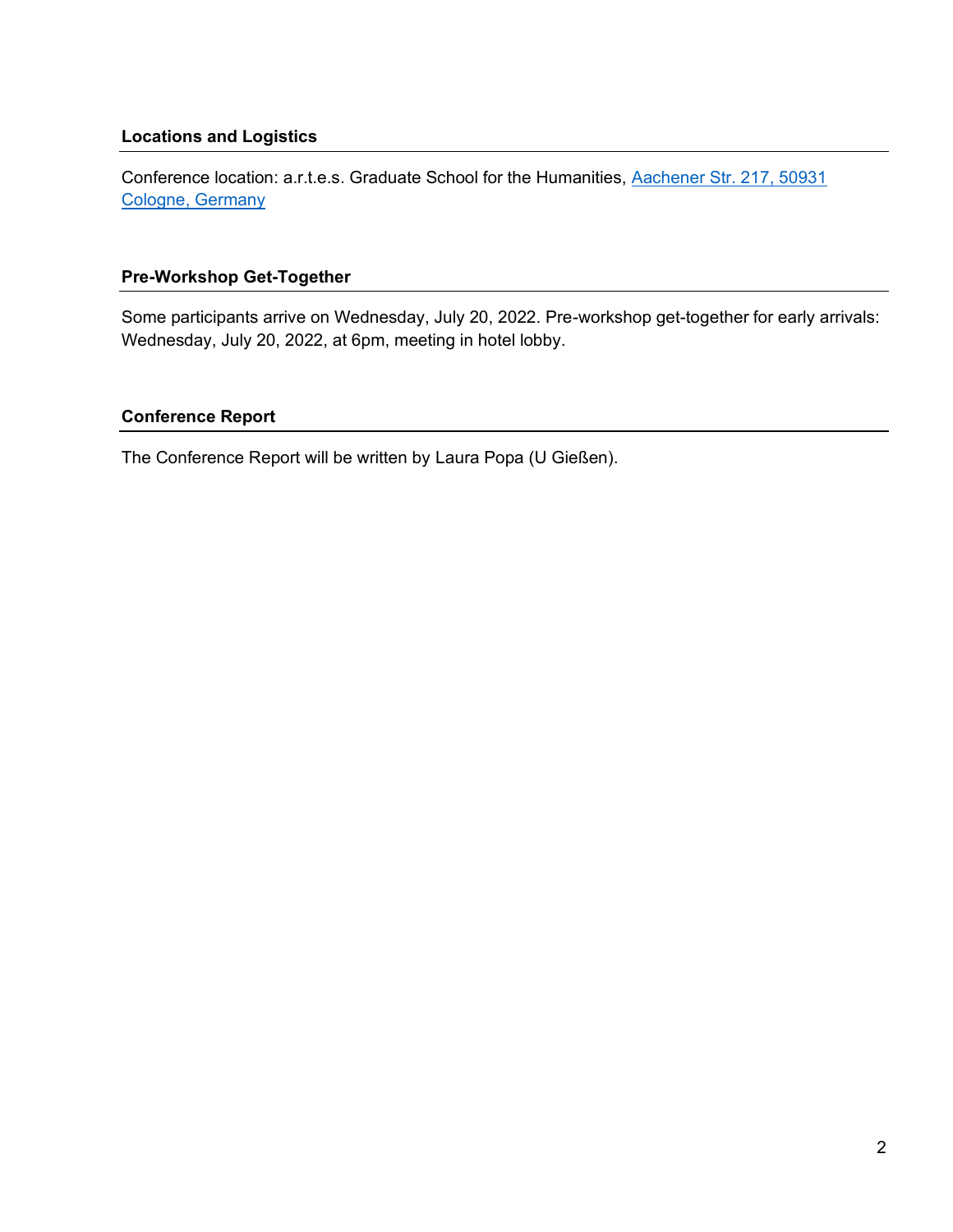# Workshop Program

# **Thursday, July 21, 2022**

 $1pm - 1.30pm$ 

#### **Welcome and introduction by Stefanie Coché and Axel Jansen**

1.30pm - 2.30pm

# **David Mislin (Temple University, Philadelphia), "Science Beyond College Walls: Conservative Catholic Institutions, Their Communities, and the Modern Culture War´**

Chair: Almuth Ebke (U Mannheim)

Comment: Michael Hochgeschwender (LMU Munich)

2.45pm - 3.45pm

#### Axel Jansen (GHI Washington), "Vatican Support of Biomedical Research"

Chair: Manuel Franzmann (U Kiel)

Comment: Michael Hochgeschwender (LMU Munich)

4pm - 5pm

# Rachel Pear (University of Haifa), "'Torah U'Mada' (Religion and Science): Yeshiva University **in New York´**

Chair: Axel Jansen (GHI Washington)

Comment: Greg Eghigian (Penn State)

5.30pm - 6.30pm

# Lecture by Adam Laats (Binghamton, NY), "Institutionalizing Dissenting Science: American **Creationism and Conservative Colleges´**

Chair: Stefanie Coché (U Gießen)

8pm Conference dinner at Café & Restaurant Riphahn, [Apostelnkloster 2, 50672 Köln](https://goo.gl/maps/QfU311pTeotsp8EW8)